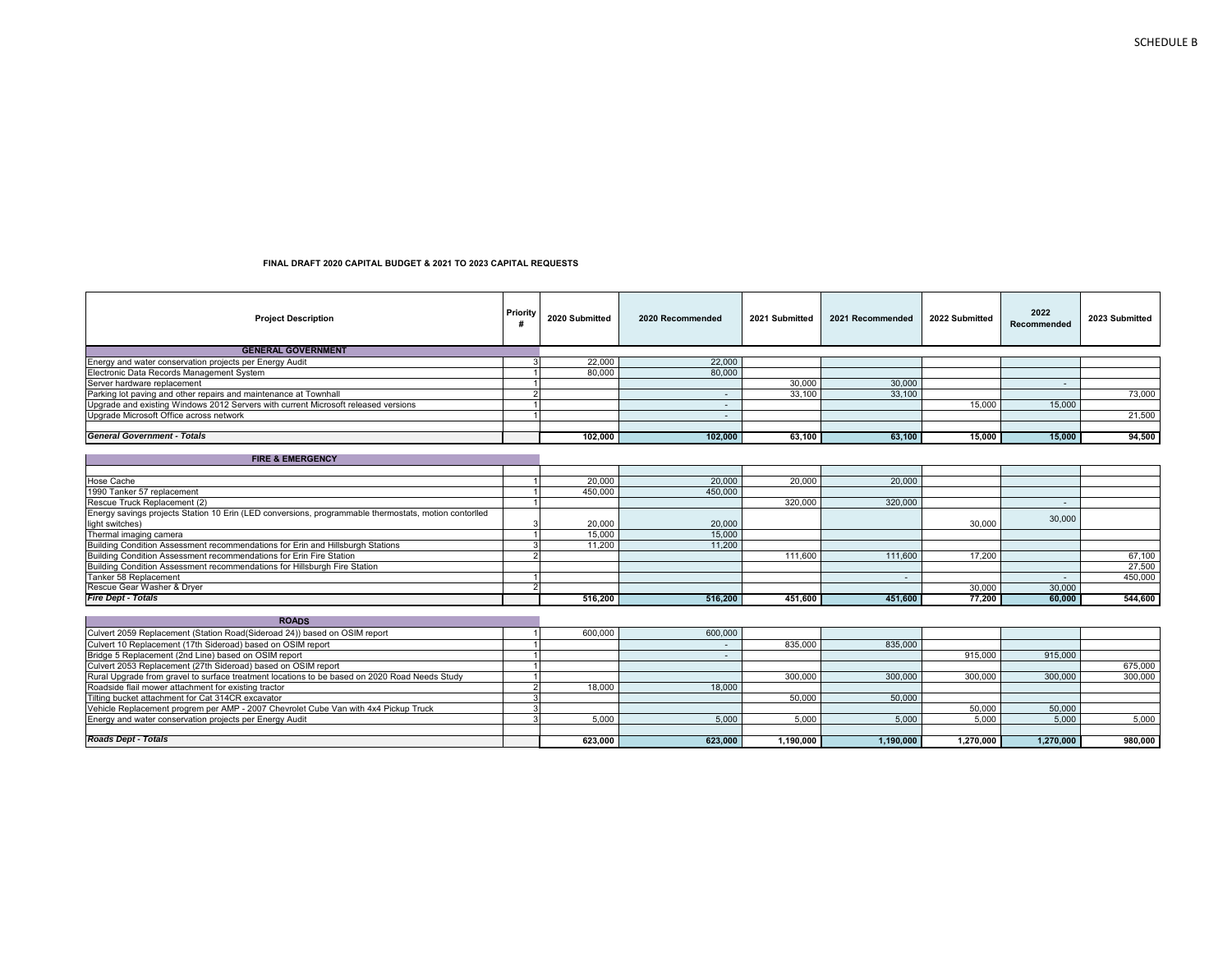| <b>Project Description</b>                                                                          | Priority | 2020 Submitted | 2020 Recommended | 2021 Submitted           | 2021 Recommended | 2022 Submitted | 2022<br>Recommended | 2023 Submitted |
|-----------------------------------------------------------------------------------------------------|----------|----------------|------------------|--------------------------|------------------|----------------|---------------------|----------------|
| <b>PARKS &amp; RECREATION</b>                                                                       |          |                |                  |                          |                  |                |                     |                |
|                                                                                                     |          |                |                  |                          |                  |                |                     |                |
| Erin Community Centre - shared services agreement \$20k sewage treatment                            |          | 40,000         | 40,000           | 40,000                   | 40,000           | 40,000         | 40,000              | 40,000         |
| Emergency Response Centre allocations (may not be needed as it is part of ICIP grant application)   |          | 50,000         | 50,000           | 50,000                   | 50,000           | 50,000         | 50,000              | 50,000         |
| Erin Community Centre capital expenditures per BCA (Subject to ICIP Grant funding of \$2.4 million) |          | 2.400.000      | 2,400,000        | $\sim$                   |                  |                |                     | $\sim$         |
| Hillsburgh Community Centre capital expenditures per BCA                                            |          | 126,500        | 126,500          | $\overline{\phantom{a}}$ |                  | 648,000        | 648,000             | 302,000        |
| Ballinafad Community Centre capital expenditures per BCA                                            |          | 14,000         | 14,000           | 54,000                   | 54,000           | 25,500         | 25,500              | 15,000         |
| Parks and Parkettes capital expenditures per BCA                                                    |          | 84,100         | 84,100           | 89,000                   | 89,000           | 45,000         | 45,000              | 40,500         |
|                                                                                                     |          |                |                  |                          |                  |                |                     |                |
| <b>RECREATION DEPT-Totals</b>                                                                       |          | 2,714,600      | 2,714,600        | 233,000                  | 233,000          | 808,500        | 808,500             | 447,500        |
| <b>Water Dept</b>                                                                                   |          |                |                  |                          |                  |                |                     |                |
| Water meter replacement program                                                                     |          | 30,000         | 30,000           | 30,000                   | 30,000           | 30,000         | 30,000              | 30,000         |
| Fire Hydrant refurbishmen/replacement program                                                       |          | 17,000         | 17,000           | 17,000                   | 17,000           | 17,000         | 17,000              | 17,000         |
| Building and grounds minor repairs                                                                  |          | 15,000         | 15,000           | 15.000                   | 15.000           | 15.000         | 15.000              | 15,000         |
| Water equipment to extend life of asset                                                             |          | 45,000         | 45,000           | 45,000                   | 45,000           | 45,000         | 45,000              | 45,000         |
| Erin water system capital expenditures including energy efficiency upgrades (per OCWA)              |          | 72,000         | 72,000           | 17,500                   | 17,500           | 21,500         | 21,500              | 4,500          |
|                                                                                                     |          |                |                  |                          |                  |                |                     |                |
| <b>Water Dept - Totals</b>                                                                          |          | 179,000        | 179,000          | 124,500                  | 124,500          | 128,500        | 128,500             | 111,500        |
|                                                                                                     |          |                |                  |                          |                  |                |                     |                |
| <b>GRAND TOTAL &gt;</b>                                                                             |          | 4,134,800      | 4,134,800        | 2,062,200                | 2,062,200        | 2,299,200      | 2,282,000           | 2,178,100      |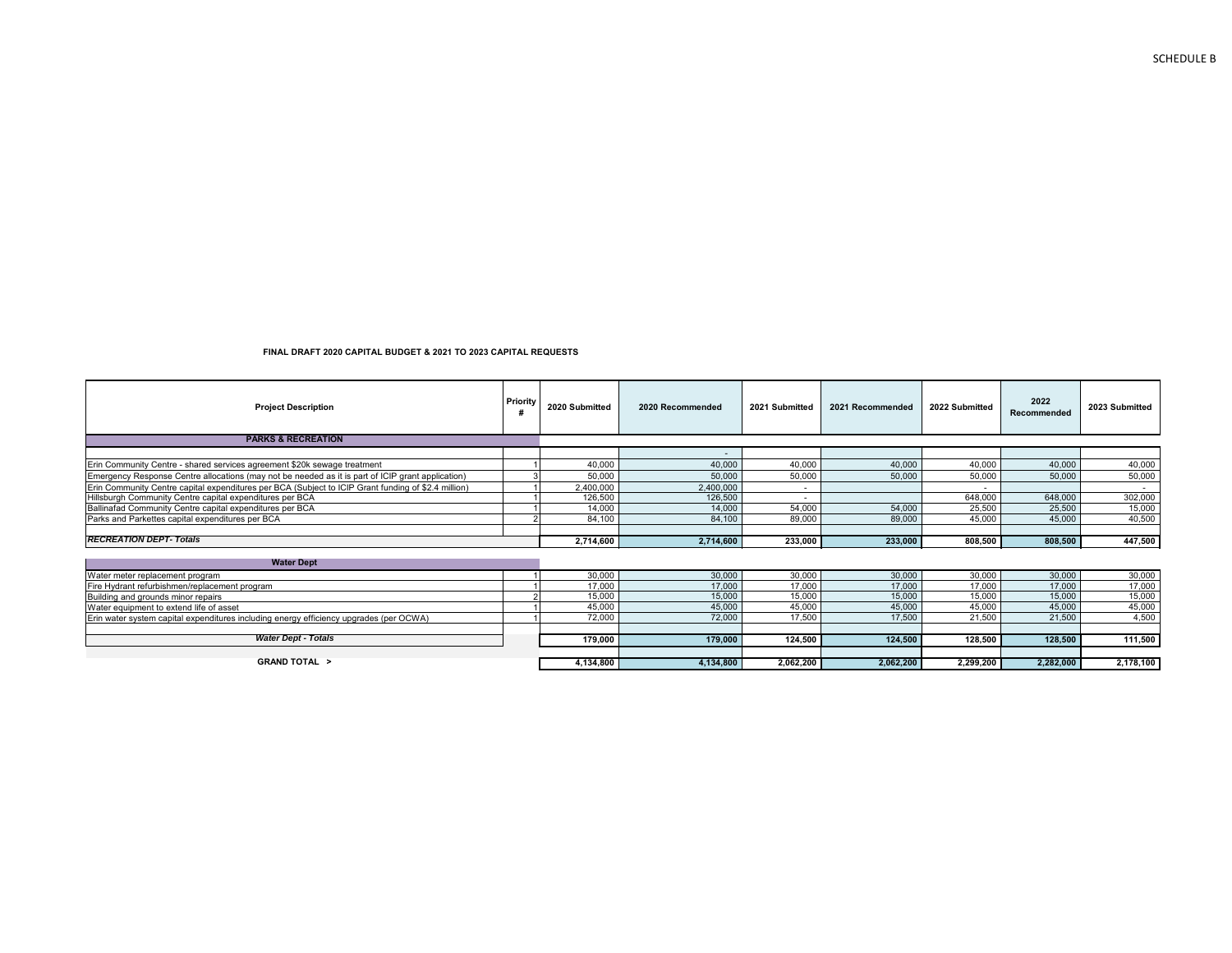|                                                                                                       |          |                |                  |                        |                          |                          | 2020<br><b>FUNDING SOURCE</b> |                          |                       |                 |
|-------------------------------------------------------------------------------------------------------|----------|----------------|------------------|------------------------|--------------------------|--------------------------|-------------------------------|--------------------------|-----------------------|-----------------|
| <b>Project Description</b>                                                                            | Priority | 2020 Submitted | 2020 Recommended | <b>Gas Tax/Grants/</b> | Trade-Ins,               | <b>Development</b>       |                               | Infrastructure           |                       | <b>Property</b> |
|                                                                                                       |          |                |                  | <b>OCIF</b>            | <b>Recoveries</b>        | <b>Charges Reserve</b>   | <b>Debt</b>                   | <b>Renewal Reserve</b>   | <b>Other Reserves</b> | Tax             |
| <b>GENERAL GOVERNMENT</b>                                                                             |          |                |                  |                        |                          |                          |                               |                          |                       |                 |
| Energy and water conservation projects per Energy Audit                                               |          | 22,000         | 22,000           |                        |                          |                          |                               |                          |                       | 22,000          |
| Electronic Data Records Management System                                                             |          | 80,000         | 80,000           |                        |                          |                          |                               |                          | 80,000                |                 |
| Server hardware replacement                                                                           |          |                |                  |                        |                          |                          |                               |                          |                       | $\sim$          |
| Parking lot paving and other repairs and maintenance at Townhall                                      |          |                | $\sim$           |                        |                          |                          |                               |                          |                       |                 |
| Upgrade and existing Windows 2012 Servers with current Microsoft released versions                    |          |                | $\sim$           |                        |                          |                          |                               |                          |                       | $\sim$          |
| Upgrade Microsoft Office across network                                                               |          |                | $\sim$           |                        |                          |                          |                               |                          |                       | $\sim$          |
| <b>General Government - Totals</b>                                                                    |          | 102.000        | 102.000          |                        | $\sim$                   | $\overline{\phantom{a}}$ | $\overline{\phantom{a}}$      |                          | 80,000                | 22,000          |
| <b>FIRE &amp; EMERGENCY</b>                                                                           |          |                |                  |                        |                          |                          |                               |                          |                       |                 |
|                                                                                                       |          |                |                  |                        |                          |                          |                               |                          |                       |                 |
| Hose Cache                                                                                            |          | 20,000         | 20,000           |                        |                          |                          |                               |                          |                       | 20,000          |
| 1990 Tanker 57 replacement                                                                            |          | 450.000        | 450.000          |                        |                          |                          |                               |                          | 200,000               | 250,000         |
| Rescue Truck Replacement (2)                                                                          |          |                |                  |                        |                          |                          |                               |                          |                       |                 |
| Energy savings projects Station 10 Erin (LED conversions, programmable thermostats, motion contorlled |          |                |                  |                        |                          |                          |                               |                          |                       |                 |
| light switches)                                                                                       |          | 20,000         | 20,000           |                        |                          |                          |                               |                          |                       | 20,000          |
| Thermal imaging camera                                                                                |          | 15,000         | 15,000           |                        |                          |                          |                               |                          |                       | 15,000          |
| Building Condition Assessment recommendations for Erin and Hillsburgh Stations                        |          | 11.200         | 11.200           |                        |                          |                          |                               |                          |                       | 11.200          |
| Building Condition Assessment recommendations for Erin Fire Station                                   |          |                |                  |                        |                          |                          |                               |                          |                       |                 |
| Building Condition Assessment recommendations for Hillsburgh Fire Station                             |          |                |                  |                        |                          |                          |                               |                          |                       |                 |
| Tanker 58 Replacement                                                                                 |          |                |                  |                        |                          |                          |                               |                          |                       |                 |
| Rescue Gear Washer & Dryer                                                                            | $\sim$   |                |                  |                        |                          |                          |                               |                          |                       |                 |
| <b>Fire Dept - Totals</b>                                                                             |          | 516,200        | 516,200          | $\sim$                 | $\sim$                   | $\overline{\phantom{a}}$ | $\sim$                        | $\sim$                   | 200,000               | 316,200         |
| <b>ROADS</b>                                                                                          |          |                |                  |                        |                          |                          |                               |                          |                       |                 |
| Culvert 2059 Replacement (Station Road(Sideroad 24)) based on OSIM report                             |          | 600.000        | 600,000          | 400,000                |                          |                          |                               |                          |                       | 200,000         |
| Culvert 10 Replacement (17th Sideroad) based on OSIM report                                           |          |                |                  |                        |                          |                          |                               |                          |                       |                 |
| Bridge 5 Replacement (2nd Line) based on OSIM report                                                  |          |                | $\sim$           |                        |                          |                          |                               |                          |                       |                 |
| Culvert 2053 Replacement (27th Sideroad) based on OSIM report                                         |          |                |                  |                        |                          |                          |                               |                          |                       |                 |
| Rural Upgrade from gravel to surface treatment locations to be based on 2020 Road Needs Study         |          |                |                  |                        |                          |                          |                               |                          |                       |                 |
| Roadside flail mower attachment for existing tractor                                                  |          | 18,000         | 18,000           |                        |                          |                          |                               |                          |                       | 18,000          |
| Tilting bucket attachment for Cat 314CR excavator                                                     |          |                |                  |                        |                          |                          |                               |                          |                       |                 |
| Vehicle Replacement progrem per AMP - 2007 Chevrolet Cube Van with 4x4 Pickup Truck                   |          |                |                  |                        |                          |                          |                               |                          |                       |                 |
| Energy and water conservation projects per Energy Audit                                               |          | 5.000          | 5.000            |                        |                          |                          |                               |                          |                       | 5,000           |
|                                                                                                       |          |                |                  |                        |                          |                          |                               |                          |                       |                 |
| <b>Roads Dept - Totals</b>                                                                            |          | 623,000        | 623,000          | 400,000                | $\overline{\phantom{a}}$ | $\overline{\phantom{a}}$ |                               | $\overline{\phantom{a}}$ |                       | 223,000         |

 $\mathcal{L}(\mathcal{A})$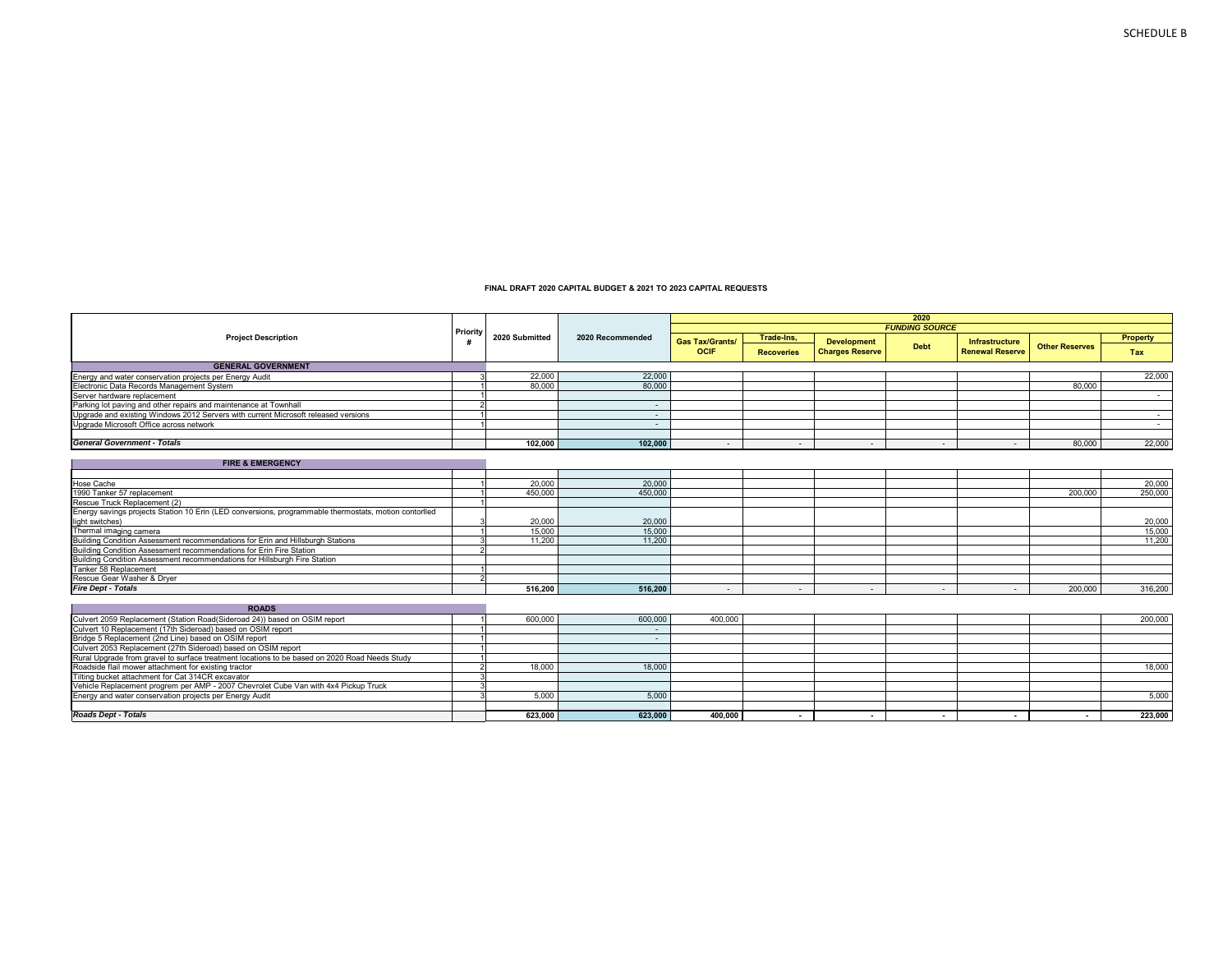|                                                                                                     |          |                |                  | 2020                     |                          |                          |                       |                        |                       |                 |
|-----------------------------------------------------------------------------------------------------|----------|----------------|------------------|--------------------------|--------------------------|--------------------------|-----------------------|------------------------|-----------------------|-----------------|
|                                                                                                     | Priority |                |                  |                          |                          |                          | <b>FUNDING SOURCE</b> |                        |                       |                 |
| <b>Project Description</b>                                                                          |          | 2020 Submitted | 2020 Recommended | <b>Gas Tax/Grants/</b>   | Trade-Ins,               | <b>Development</b>       |                       | <b>Infrastructure</b>  |                       | <b>Property</b> |
|                                                                                                     |          |                |                  | <b>OCIF</b>              | <b>Recoveries</b>        | <b>Charges Reserve</b>   | <b>Debt</b>           | <b>Renewal Reserve</b> | <b>Other Reserves</b> | Tax             |
| <b>PARKS &amp; RECREATION</b>                                                                       |          |                |                  |                          |                          |                          |                       |                        |                       |                 |
|                                                                                                     |          |                |                  |                          |                          |                          |                       |                        |                       |                 |
| Erin Community Centre - shared services agreement \$20k sewage treatment                            |          | 40,000         | 40,000           |                          |                          |                          |                       |                        |                       | 40,000          |
| Emergency Response Centre allocations (may not be needed as it is part of ICIP grant application)   |          | 50,000         | 50,000           |                          |                          |                          |                       |                        |                       | 50,000          |
| Erin Community Centre capital expenditures per BCA (Subject to ICIP Grant funding of \$2.4 million) |          | 2.400.000      | 2,400,000        | 1,765,000                |                          | 300,000                  |                       |                        | 235,000               | 100,000         |
| Hillsburgh Community Centre capital expenditures per BCA                                            |          | 126,500        | 126,500          | 126,500                  |                          |                          |                       |                        |                       |                 |
| Ballinafad Community Centre capital expenditures per BCA                                            |          | 14.000         | 14.000           | 5.000                    |                          |                          |                       |                        |                       | 9,000           |
| Parks and Parkettes capital expenditures per BCA                                                    |          | 84,100         | 84,100           |                          |                          |                          |                       |                        |                       | 84,100          |
|                                                                                                     |          |                |                  |                          |                          |                          |                       |                        |                       |                 |
| <b>RECREATION DEPT-Totals</b>                                                                       |          | 2,714,600      | 2,714,600        | 1,896,500                | $\blacksquare$           | 300,000                  |                       |                        | 235,000               | 283,100         |
| <b>Water Dept</b>                                                                                   |          |                |                  |                          |                          |                          |                       |                        |                       |                 |
| Water meter replacement program                                                                     |          | 30,000         | 30,000           |                          |                          |                          |                       |                        | 30,000                |                 |
| Fire Hydrant refurbishmen/replacement program                                                       |          | 17,000         | 17,000           |                          |                          |                          |                       |                        | 17,000                |                 |
| Building and grounds minor repairs                                                                  |          | 15,000         | 15,000           |                          |                          |                          |                       |                        | 15,000                |                 |
| Water equipment to extend life of asset                                                             |          | 45,000         | 45,000           |                          |                          |                          |                       |                        | 45,000                |                 |
| Erin water system capital expenditures including energy efficiency upgrades (per OCWA)              |          | 72,000         | 72,000           |                          |                          |                          |                       |                        | 72,000                |                 |
|                                                                                                     |          |                |                  |                          |                          |                          |                       |                        |                       |                 |
| <b>Water Dept - Totals</b>                                                                          |          | 179,000        | 179,000          | $\overline{\phantom{0}}$ | $\overline{\phantom{a}}$ | $\overline{\phantom{a}}$ | $\sim$                | $\sim$                 | 179,000               | $\sim$          |
|                                                                                                     |          |                |                  |                          |                          |                          |                       |                        |                       |                 |
| <b>GRAND TOTAL &gt;</b>                                                                             |          | 4,134,800      | 4,134,800        | 2,296,500                |                          | 300,000                  |                       |                        | 694,000               | 844,300         |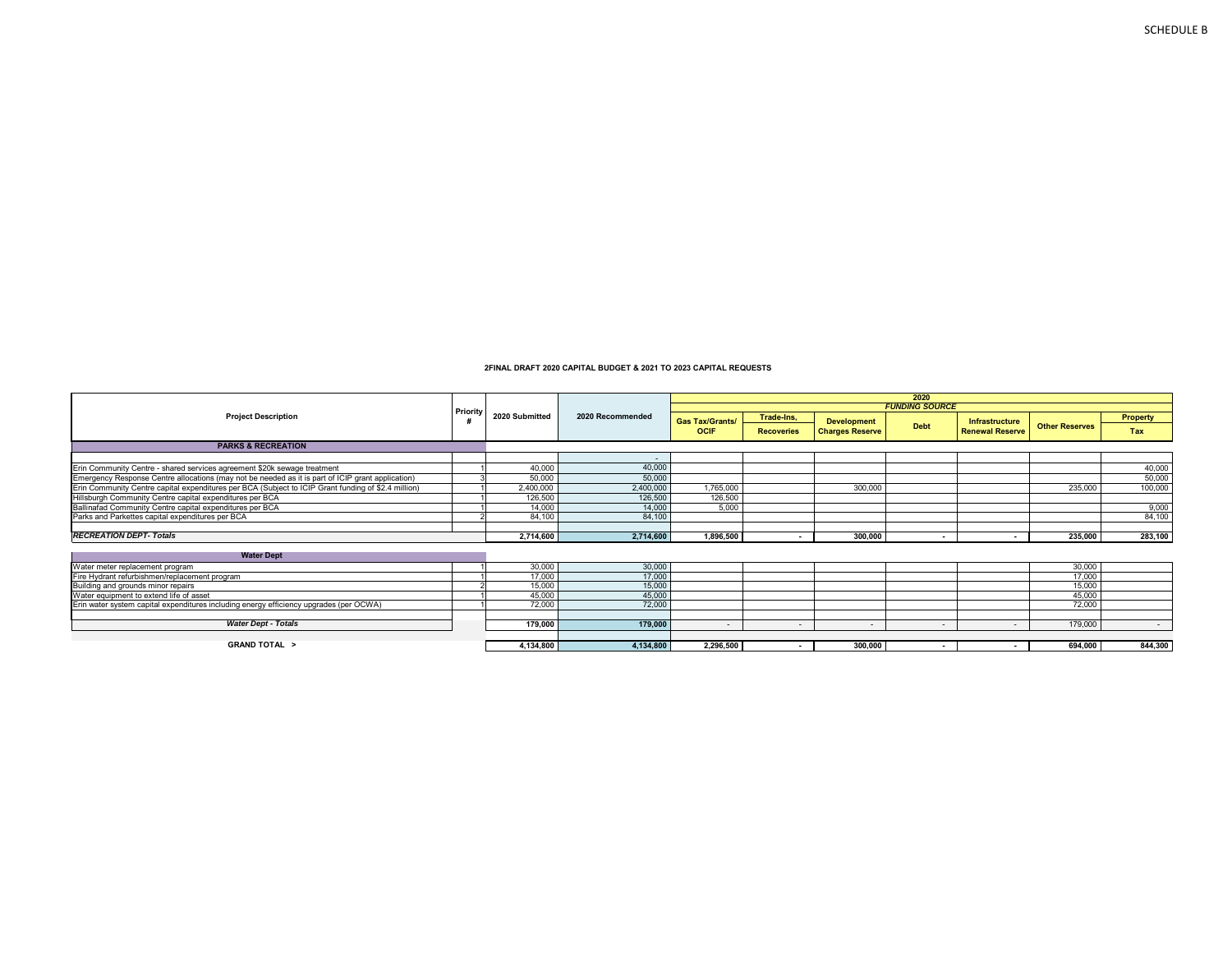|                                                                                                       |                |                  |                        |                          |                        | .                        |                        |                       |          |
|-------------------------------------------------------------------------------------------------------|----------------|------------------|------------------------|--------------------------|------------------------|--------------------------|------------------------|-----------------------|----------|
| <b>Project Description</b>                                                                            | 2021 Submitted | 2021 Recommended | <b>Gas Tax/Grants/</b> | Trade-Ins,               | <b>Development</b>     | <b>Debt</b>              | Infrastructure         | <b>Other Reserves</b> | Property |
|                                                                                                       |                |                  | <b>OCIF</b>            | <b>Recoveries</b>        | <b>Charges Reserve</b> |                          | <b>Renewal Reserve</b> |                       | Tax      |
| <b>GENERAL GOVERNMENT</b>                                                                             |                |                  |                        |                          |                        |                          |                        |                       |          |
| Energy and water conservation projects per Energy Audit                                               |                |                  |                        |                          |                        |                          |                        |                       |          |
| Electronic Data Records Management System                                                             |                |                  |                        |                          |                        |                          |                        |                       |          |
| Server hardware replacement                                                                           | 30,000         | 30,000           |                        |                          |                        |                          |                        | 30,000                |          |
| Parking lot paying and other repairs and maintenance at Townhall                                      | 33,100         | 33,100           |                        |                          |                        |                          |                        |                       | 33.100   |
| Upgrade and existing Windows 2012 Servers with current Microsoft released versions                    |                |                  |                        |                          |                        |                          |                        |                       |          |
| Upgrade Microsoft Office across network                                                               |                |                  |                        |                          |                        |                          |                        |                       |          |
| <b>General Government - Totals</b>                                                                    | 63,100         | 63,100           | $\sim$                 | $\overline{\phantom{a}}$ |                        | $\overline{\phantom{a}}$ | $\sim$                 | 30,000                | 33,100   |
|                                                                                                       |                |                  |                        |                          |                        |                          |                        |                       |          |
| <b>FIRE &amp; EMERGENCY</b>                                                                           |                |                  |                        |                          |                        |                          |                        |                       |          |
| Hose Cache                                                                                            | 20,000         | 20,000           |                        |                          |                        |                          |                        |                       | 20,000   |
| 1990 Tanker 57 replacement                                                                            |                |                  |                        |                          |                        |                          |                        |                       |          |
| Rescue Truck Replacement (2)                                                                          | 320,000        | 320,000          |                        |                          |                        |                          |                        | 200,000               | 120,000  |
| Energy savings projects Station 10 Erin (LED conversions, programmable thermostats, motion contorlled |                |                  |                        |                          |                        |                          |                        |                       |          |
| light switches)                                                                                       |                |                  |                        |                          |                        |                          |                        |                       |          |
| Thermal imaging camera                                                                                |                |                  |                        |                          |                        |                          |                        |                       |          |
| Building Condition Assessment recommendations for Erin and Hillsburgh Stations                        |                |                  |                        |                          |                        |                          |                        |                       |          |
| Building Condition Assessment recommendations for Erin Fire Station                                   | 111.600        | 111,600          |                        |                          |                        |                          |                        |                       | 111.600  |
| Building Condition Assessment recommendations for Hillsburgh Fire Station                             |                |                  |                        |                          |                        |                          |                        |                       |          |
| Tanker 58 Replacement                                                                                 |                |                  |                        |                          |                        |                          |                        |                       |          |
| Rescue Gear Washer & Dryer                                                                            |                |                  |                        |                          |                        |                          |                        |                       |          |
| <b>Fire Dept - Totals</b>                                                                             | 451.600        | 451.600          | $\sim$                 | $\sim$                   | $\sim$                 | $\sim$                   | $\sim$                 | 200,000               | 251,600  |
| <b>ROADS</b>                                                                                          |                |                  |                        |                          |                        |                          |                        |                       |          |
| Culvert 2059 Replacement (Station Road(Sideroad 24)) based on OSIM report                             |                |                  |                        |                          |                        |                          |                        |                       |          |
| Culvert 10 Replacement (17th Sideroad) based on OSIM report                                           | 835,000        | 835,000          | 484.016                |                          |                        |                          |                        |                       | 350.984  |
| Bridge 5 Replacement (2nd Line) based on OSIM report                                                  |                |                  |                        |                          |                        |                          |                        |                       |          |
| Culvert 2053 Replacement (27th Sideroad) based on OSIM report                                         |                |                  |                        |                          |                        |                          |                        |                       |          |
| Rural Upgrade from gravel to surface treatment locations to be based on 2020 Road Needs Study         | 300,000        | 300,000          |                        |                          | 150,000                |                          | 150,000                |                       |          |
| Roadside flail mower attachment for existing tractor                                                  |                |                  |                        |                          |                        |                          |                        |                       |          |
| Tilting bucket attachment for Cat 314CR excavator                                                     | 50,000         | 50,000           |                        |                          |                        |                          | 50,000                 |                       |          |
| Vehicle Replacement progrem per AMP - 2007 Chevrolet Cube Van with 4x4 Pickup Truck                   |                |                  |                        |                          |                        |                          |                        |                       |          |
| Energy and water conservation projects per Energy Audit                                               | 5.000          | 5.000            |                        |                          |                        |                          |                        |                       | 5.000    |
|                                                                                                       |                |                  |                        |                          |                        |                          |                        |                       |          |
| <b>Roads Dept - Totals</b>                                                                            | 1,190,000      | 1,190,000        | 484.016                | $\overline{\phantom{a}}$ | 150,000                | $\sim$                   | 200.000                | $\sim$                | 355,984  |

**2021** *FUNDING SOURCE*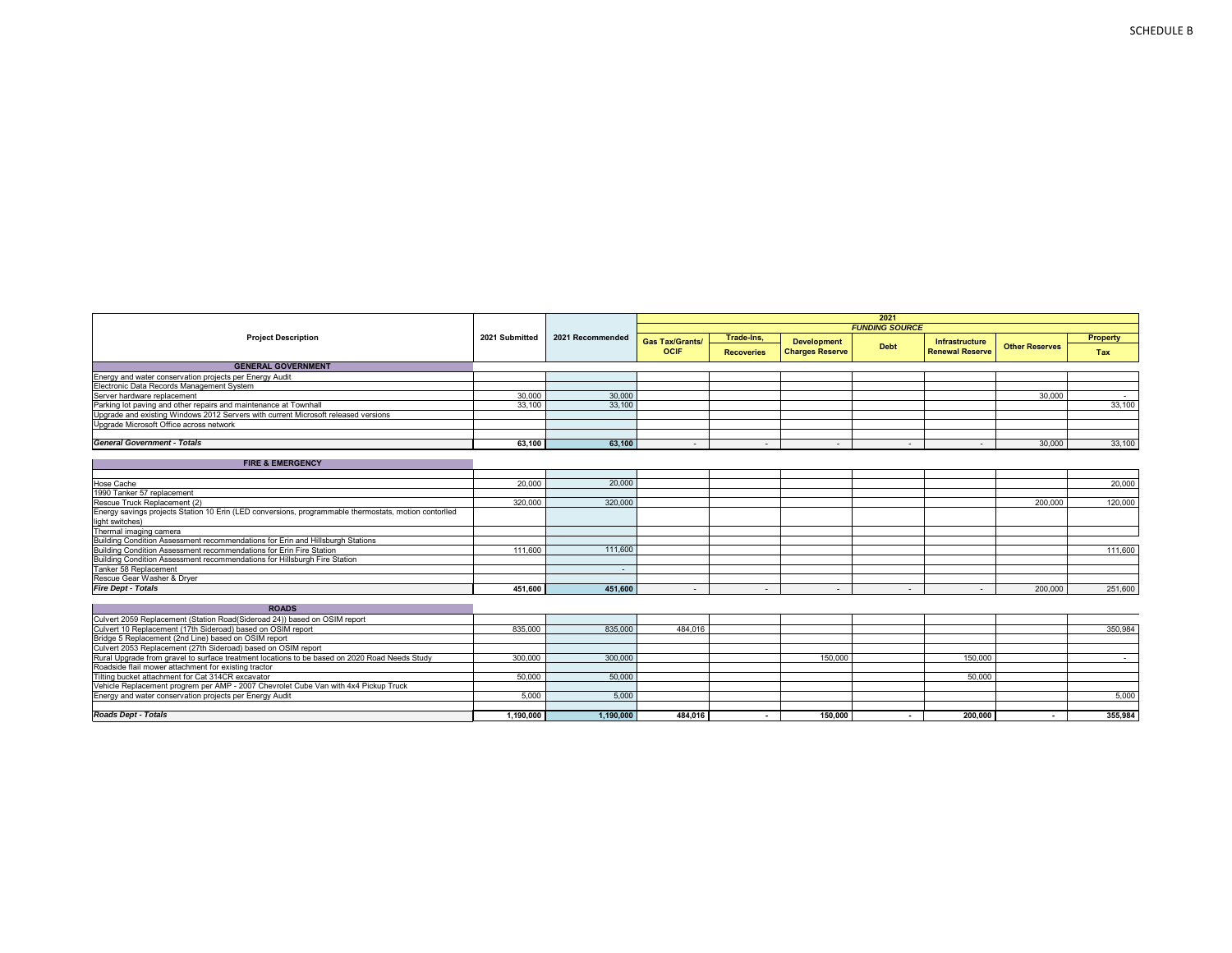|                                                                                                     |                          |                  | -2021                  |                   |                          |                       |                          |                          |          |  |  |  |
|-----------------------------------------------------------------------------------------------------|--------------------------|------------------|------------------------|-------------------|--------------------------|-----------------------|--------------------------|--------------------------|----------|--|--|--|
|                                                                                                     |                          |                  |                        |                   |                          | <b>FUNDING SOURCE</b> |                          |                          |          |  |  |  |
| <b>Project Description</b>                                                                          | 2021 Submitted           | 2021 Recommended | <b>Gas Tax/Grants/</b> | Trade-Ins,        | <b>Development</b>       |                       | <b>Infrastructure</b>    |                          | Property |  |  |  |
|                                                                                                     |                          |                  | <b>OCIF</b>            | <b>Recoveries</b> | <b>Charges Reserve</b>   | <b>Debt</b>           | <b>Renewal Reserve</b>   | <b>Other Reserves</b>    | Tax      |  |  |  |
| <b>PARKS &amp; RECREATION</b>                                                                       |                          |                  |                        |                   |                          |                       |                          |                          |          |  |  |  |
|                                                                                                     |                          |                  |                        |                   |                          |                       |                          |                          | $\sim$   |  |  |  |
| Erin Community Centre - shared services agreement \$20k sewage treatment                            | 40,000                   | 40,000           |                        |                   |                          |                       |                          |                          | 40,000   |  |  |  |
| Emergency Response Centre allocations (may not be needed as it is part of ICIP grant application)   | 50,000                   | 50,000           |                        |                   |                          |                       |                          |                          | 50,000   |  |  |  |
| Erin Community Centre capital expenditures per BCA (Subject to ICIP Grant funding of \$2.4 million) | $\sim$                   |                  |                        |                   |                          |                       |                          |                          |          |  |  |  |
| Hillsburgh Community Centre capital expenditures per BCA                                            | $\overline{\phantom{a}}$ |                  |                        |                   |                          |                       |                          |                          |          |  |  |  |
| Ballinafad Community Centre capital expenditures per BCA                                            | 54,000                   | 54,000           |                        | 5,000             |                          |                       |                          |                          | 49,000   |  |  |  |
| Parks and Parkettes capital expenditures per BCA                                                    | 89,000                   | 89,000           |                        |                   |                          |                       |                          |                          | 89,000   |  |  |  |
|                                                                                                     |                          |                  |                        |                   |                          |                       |                          |                          |          |  |  |  |
| <b>RECREATION DEPT-Totals</b>                                                                       | 233,000                  | 233,000          |                        | 5,000             | $\overline{\phantom{a}}$ |                       | $\overline{\phantom{a}}$ | $\overline{\phantom{a}}$ | 228,000  |  |  |  |
| <b>Water Dept</b>                                                                                   |                          |                  |                        |                   |                          |                       |                          |                          |          |  |  |  |
| Water meter replacement program                                                                     | 30,000                   | 30,000           |                        |                   |                          |                       |                          | 30,000                   |          |  |  |  |
| Fire Hydrant refurbishmen/replacement program                                                       | 17,000                   | 17,000           |                        |                   |                          |                       |                          | 17,000                   |          |  |  |  |
| Building and grounds minor repairs                                                                  | 15,000                   | 15,000           |                        |                   |                          |                       |                          | 15,000                   |          |  |  |  |
| Water equipment to extend life of asset                                                             | 45,000                   | 45,000           |                        |                   |                          |                       |                          | 45.000                   |          |  |  |  |
| Erin water system capital expenditures including energy efficiency upgrades (per OCWA)              | 17,500                   | 17,500           |                        |                   |                          |                       |                          | 17,500                   |          |  |  |  |
|                                                                                                     |                          |                  |                        |                   |                          |                       |                          |                          |          |  |  |  |
| <b>Water Dept - Totals</b>                                                                          | 124,500                  | 124,500          | $\sim$                 | $\sim$            | $\sim$                   | $\sim$                | ٠                        | 124,500                  | $\sim$   |  |  |  |
|                                                                                                     |                          |                  |                        |                   |                          |                       |                          |                          |          |  |  |  |
| <b>GRAND TOTAL &gt;</b>                                                                             | 2,062,200                | 2,062,200        | 484,016                | 5,000             | 150,000                  |                       | 200.000                  | 354,500                  | 868,684  |  |  |  |

**F**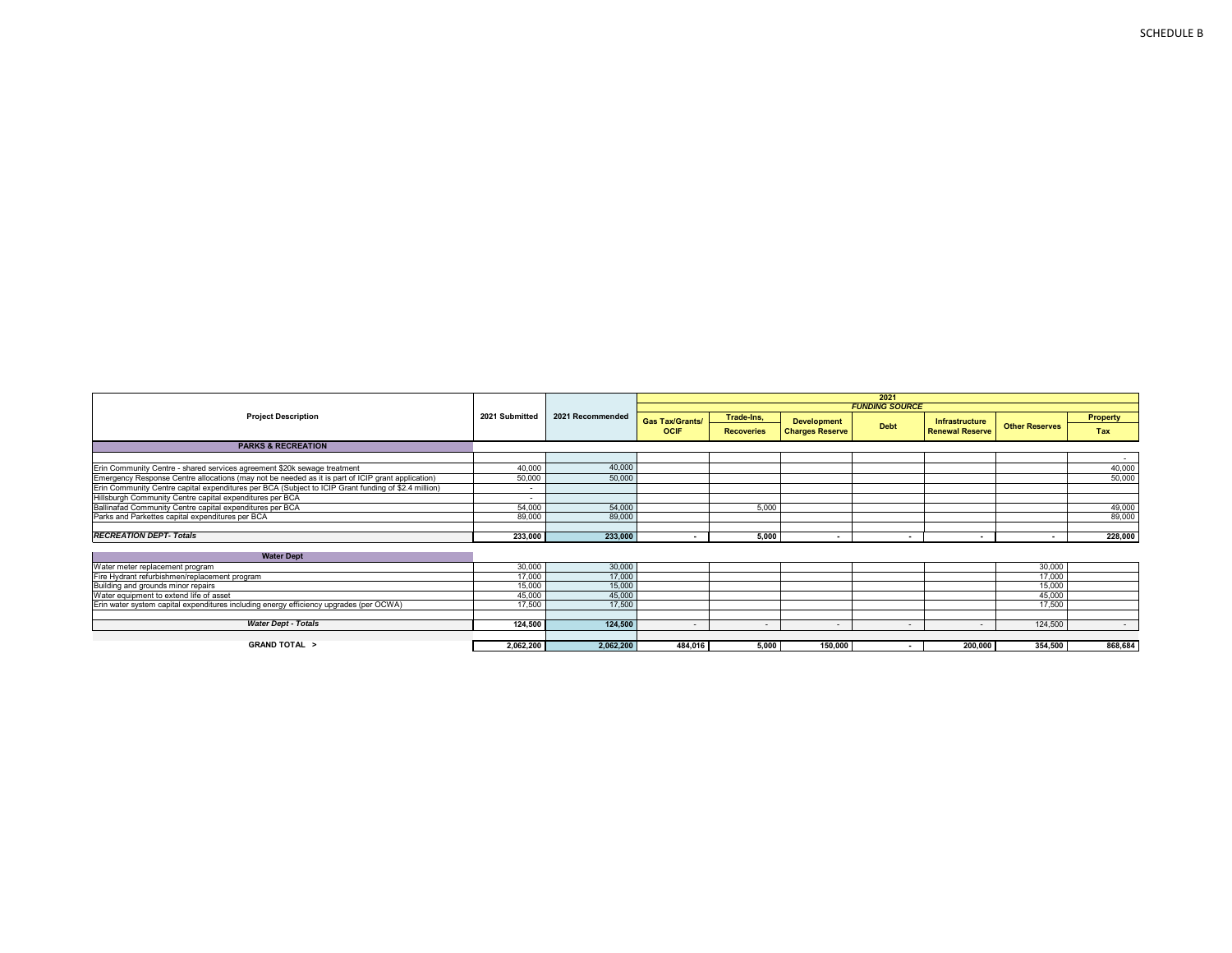|                                                                                                       | 2022 Submitted | 2022        |                        |                          |                        |                          |                        |                          |          |
|-------------------------------------------------------------------------------------------------------|----------------|-------------|------------------------|--------------------------|------------------------|--------------------------|------------------------|--------------------------|----------|
| <b>Project Description</b>                                                                            |                | Recommended | <b>Gas Tax/Grants/</b> | Trade-Ins,               | <b>Development</b>     |                          | <b>Infrastructure</b>  |                          | Property |
|                                                                                                       |                |             | <b>OCIF</b>            | <b>Recoveries</b>        | <b>Charges Reserve</b> | <b>Debt</b>              | <b>Renewal Reserve</b> | <b>Other Reserves</b>    | Tax      |
| <b>GENERAL GOVERNMENT</b>                                                                             |                |             |                        |                          |                        |                          |                        |                          |          |
| Energy and water conservation projects per Energy Audit                                               |                |             |                        |                          |                        |                          |                        |                          |          |
| Electronic Data Records Management System                                                             |                |             |                        |                          |                        |                          |                        |                          | $\sim$   |
| Server hardware replacement                                                                           |                | $\sim$      |                        |                          |                        |                          |                        |                          | $\sim$   |
| Parking lot paving and other repairs and maintenance at Townhall                                      |                |             |                        |                          |                        |                          |                        |                          | $\sim$   |
| Upgrade and existing Windows 2012 Servers with current Microsoft released versions                    | 15,000         | 15,000      |                        |                          |                        |                          |                        | 15,000                   | $\sim$   |
| Upgrade Microsoft Office across network                                                               |                |             |                        |                          |                        |                          |                        |                          | $\sim$   |
|                                                                                                       |                |             |                        |                          |                        |                          |                        |                          | $\sim$   |
| <b>General Government - Totals</b>                                                                    | 15.000         | 15.000      | $\sim$                 | ٠                        |                        |                          |                        | 15,000                   | $\sim$   |
|                                                                                                       |                |             |                        |                          |                        |                          |                        |                          |          |
| <b>FIRE &amp; EMERGENCY</b>                                                                           |                |             |                        |                          |                        |                          |                        |                          |          |
|                                                                                                       |                |             |                        |                          |                        |                          |                        |                          | $\sim$   |
| Hose Cache                                                                                            |                |             |                        |                          |                        |                          |                        |                          | $\sim$   |
| 1990 Tanker 57 replacement                                                                            |                |             |                        |                          |                        |                          |                        |                          | $\sim$   |
| Rescue Truck Replacement (2)                                                                          |                | $\sim$      |                        |                          |                        |                          |                        |                          | $\sim$   |
| Energy savings projects Station 10 Erin (LED conversions, programmable thermostats, motion contorlled |                | 30,000      |                        |                          |                        |                          |                        |                          |          |
| light switches)                                                                                       | 30,000         |             |                        |                          |                        |                          |                        |                          | 30,000   |
| Thermal imaging camera                                                                                |                |             |                        |                          |                        |                          |                        |                          |          |
| Building Condition Assessment recommendations for Erin and Hillsburgh Stations                        |                |             |                        |                          |                        |                          |                        |                          |          |
| Building Condition Assessment recommendations for Erin Fire Station                                   | 17,200         |             |                        |                          |                        |                          |                        |                          | $\sim$   |
| Building Condition Assessment recommendations for Hillsburgh Fire Station                             |                |             |                        |                          |                        |                          |                        |                          |          |
| Tanker 58 Replacement                                                                                 |                | $\sim$      |                        |                          |                        |                          |                        |                          | $\sim$   |
| Rescue Gear Washer & Dryer                                                                            | 30,000         | 30,000      |                        |                          |                        |                          |                        | 30,000                   | $\sim$   |
| <b>Fire Dept - Totals</b>                                                                             | 77.200         | 60.000      | $\sim$                 | $\sim$                   |                        | $\overline{\phantom{0}}$ |                        | 30,000                   | 30,000   |
|                                                                                                       |                |             |                        |                          |                        |                          |                        |                          |          |
| <b>ROADS</b>                                                                                          |                |             |                        |                          |                        |                          |                        |                          |          |
| Culvert 2059 Replacement (Station Road(Sideroad 24)) based on OSIM report                             |                |             |                        |                          |                        |                          |                        |                          | $\sim$   |
| Culvert 10 Replacement (17th Sideroad) based on OSIM report                                           |                |             |                        |                          |                        |                          |                        |                          | $\sim$   |
| Bridge 5 Replacement (2nd Line) based on OSIM report                                                  | 915,000        | 915,000     | 385,516                |                          |                        |                          |                        |                          | 529,484  |
| Culvert 2053 Replacement (27th Sideroad) based on OSIM report                                         |                |             |                        |                          |                        |                          |                        |                          | $\sim$   |
| Rural Upgrade from gravel to surface treatment locations to be based on 2020 Road Needs Study         | 300,000        | 300,000     |                        |                          | 150,000                |                          | 150,000                |                          | $\sim$   |
| Roadside flail mower attachment for existing tractor                                                  |                |             |                        |                          |                        |                          |                        |                          | $\sim$   |
| Tilting bucket attachment for Cat 314CR excavator                                                     |                |             |                        |                          |                        |                          |                        |                          | $\sim$   |
| Vehicle Replacement progrem per AMP - 2007 Chevrolet Cube Van with 4x4 Pickup Truck                   | 50,000         | 50,000      |                        |                          |                        |                          |                        |                          | 50,000   |
| Energy and water conservation projects per Energy Audit                                               | 5.000          | 5.000       |                        |                          |                        |                          |                        |                          | 5.000    |
|                                                                                                       |                |             |                        |                          |                        |                          |                        |                          | $\sim$   |
| <b>Roads Dept - Totals</b>                                                                            | 1,270,000      | 1,270,000   | 385.516                | $\overline{\phantom{a}}$ | 150,000                | $\sim$                   | 150,000                | $\overline{\phantom{a}}$ | 584,484  |

**2022** *FUNDING SOURCE*

**2022 Submitted**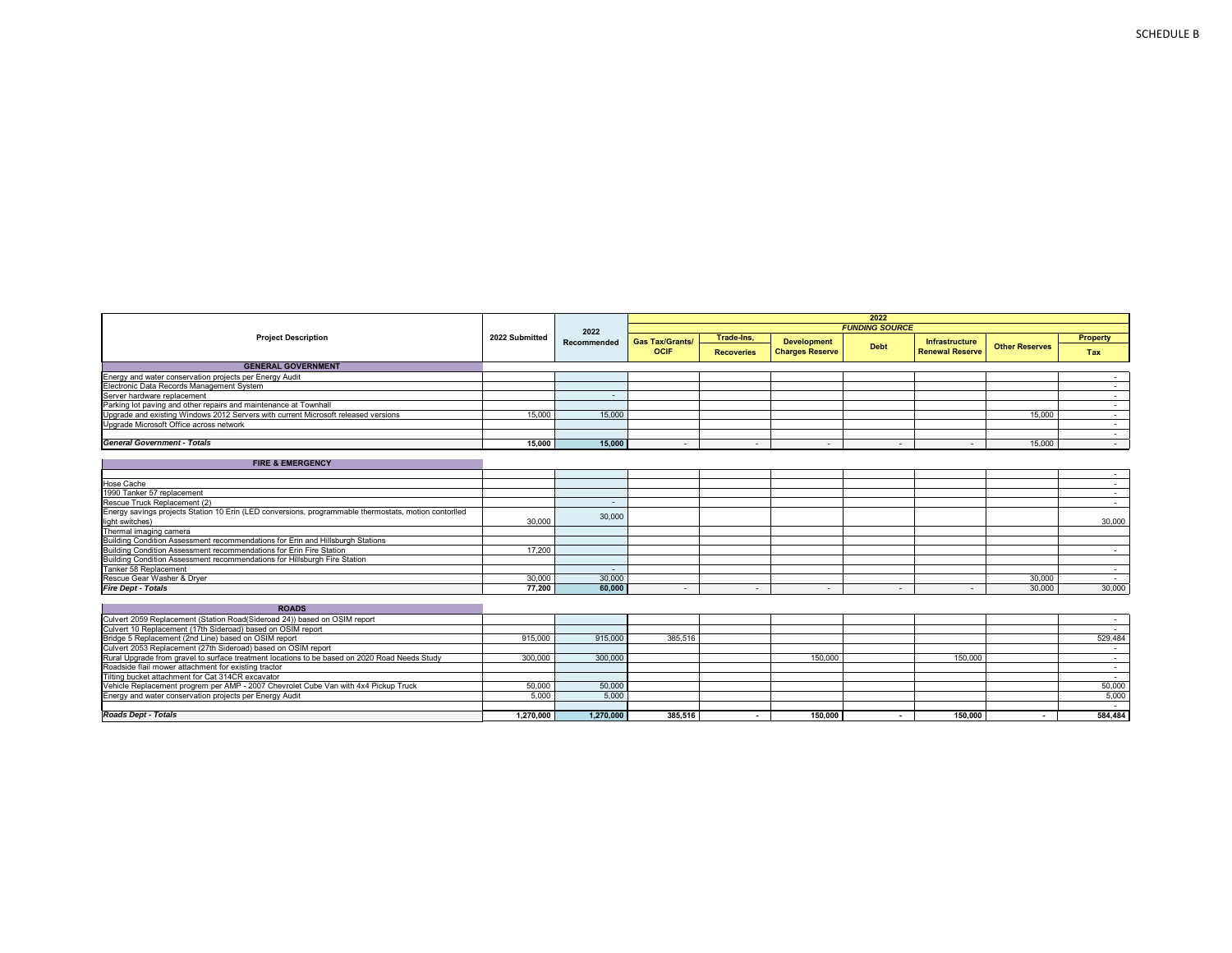|                                                                                                     |                          |             | 2022                     |                   |                          |                          |                          |                       |          |  |  |  |  |
|-----------------------------------------------------------------------------------------------------|--------------------------|-------------|--------------------------|-------------------|--------------------------|--------------------------|--------------------------|-----------------------|----------|--|--|--|--|
|                                                                                                     |                          | 2022        |                          |                   |                          | <b>FUNDING SOURCE</b>    |                          |                       |          |  |  |  |  |
| <b>Project Description</b>                                                                          | 2022 Submitted           | Recommended | <b>Gas Tax/Grants/</b>   | Trade-Ins,        | <b>Development</b>       |                          | Infrastructure           |                       | Property |  |  |  |  |
|                                                                                                     |                          |             | <b>OCIF</b>              | <b>Recoveries</b> | <b>Charges Reserve</b>   | <b>Debt</b>              | <b>Renewal Reserve</b>   | <b>Other Reserves</b> | Tax      |  |  |  |  |
| <b>PARKS &amp; RECREATION</b>                                                                       |                          |             |                          |                   |                          |                          |                          |                       |          |  |  |  |  |
|                                                                                                     |                          |             |                          |                   |                          |                          |                          |                       | $\sim$   |  |  |  |  |
| Erin Community Centre - shared services agreement \$20k sewage treatment                            | 40,000                   | 40,000      |                          |                   |                          |                          |                          |                       | 40,000   |  |  |  |  |
| Emergency Response Centre allocations (may not be needed as it is part of ICIP grant application)   | 50,000                   | 50,000      |                          |                   |                          |                          |                          |                       | 50,000   |  |  |  |  |
| Erin Community Centre capital expenditures per BCA (Subject to ICIP Grant funding of \$2.4 million) | $\overline{\phantom{a}}$ |             |                          |                   |                          |                          |                          |                       |          |  |  |  |  |
| Hillsburgh Community Centre capital expenditures per BCA                                            | 648,000                  | 648,000     | 150,000                  |                   |                          |                          | 380,000                  |                       | 118,000  |  |  |  |  |
| Ballinafad Community Centre capital expenditures per BCA                                            | 25,500                   | 25,500      |                          | 5.000             |                          |                          |                          |                       | 20,500   |  |  |  |  |
| Parks and Parkettes capital expenditures per BCA                                                    | 45,000                   | 45,000      |                          |                   |                          |                          |                          |                       | 45,000   |  |  |  |  |
|                                                                                                     |                          |             |                          |                   |                          |                          |                          |                       |          |  |  |  |  |
| <b>RECREATION DEPT-Totals</b>                                                                       | 808,500                  | 808,500     | 150,000                  | 5,000             |                          |                          | 380,000                  |                       | 273,500  |  |  |  |  |
|                                                                                                     |                          |             |                          |                   |                          |                          |                          |                       |          |  |  |  |  |
| <b>Water Dept</b>                                                                                   |                          |             |                          |                   |                          |                          |                          |                       |          |  |  |  |  |
| Water meter replacement program                                                                     | 30,000                   | 30,000      |                          |                   |                          |                          |                          | 30,000                |          |  |  |  |  |
| Fire Hydrant refurbishmen/replacement program                                                       | 17,000                   | 17,000      |                          |                   |                          |                          |                          | 17,000                |          |  |  |  |  |
| Building and grounds minor repairs                                                                  | 15,000                   | 15,000      |                          |                   |                          |                          |                          | 15,000                |          |  |  |  |  |
| Water equipment to extend life of asset                                                             | 45,000                   | 45,000      |                          |                   |                          |                          |                          | 45.000                |          |  |  |  |  |
| Erin water system capital expenditures including energy efficiency upgrades (per OCWA)              | 21,500                   | 21,500      |                          |                   |                          |                          |                          | 21,500                |          |  |  |  |  |
|                                                                                                     |                          |             |                          |                   |                          |                          |                          |                       |          |  |  |  |  |
| <b>Water Dept - Totals</b>                                                                          | 128,500                  | 128,500     | $\overline{\phantom{0}}$ | $\sim$            | $\overline{\phantom{0}}$ | $\overline{\phantom{a}}$ | $\overline{\phantom{a}}$ | 128,500               | $\sim$   |  |  |  |  |
|                                                                                                     |                          |             |                          |                   |                          |                          |                          |                       |          |  |  |  |  |
| <b>GRAND TOTAL &gt;</b>                                                                             | 2,299,200                | 2,282,000   | 535,516                  | 5,000             | 150,000                  | $\overline{\phantom{a}}$ | 530,000                  | 173,500               | 887,984  |  |  |  |  |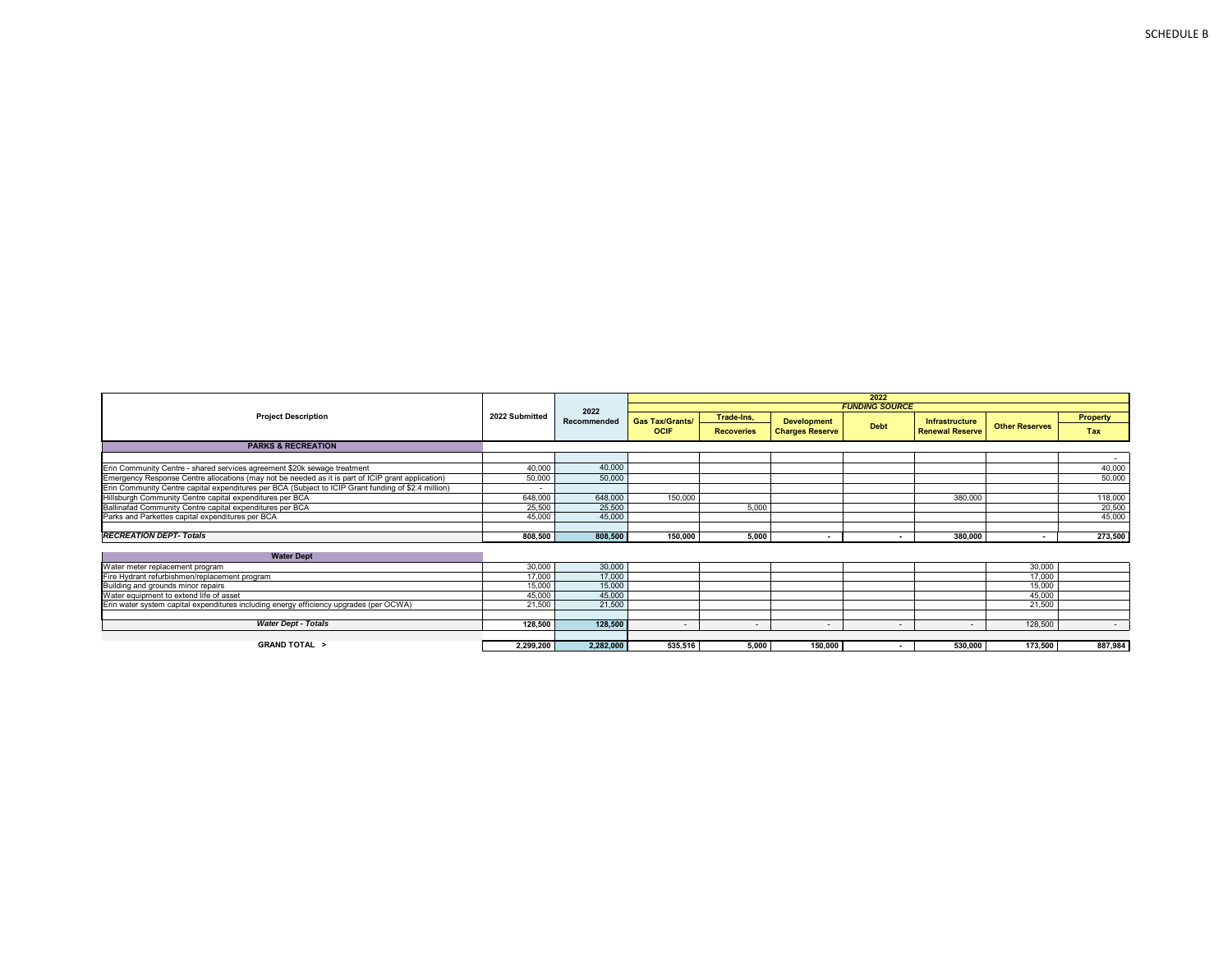| <b>Project Description</b>                                                                            | 2023 Submitted | Recommended | Gas                 |                   | Trade-Ins.   Development         |             | <b>Infrastructure</b>    |                       | <b>Property</b> |
|-------------------------------------------------------------------------------------------------------|----------------|-------------|---------------------|-------------------|----------------------------------|-------------|--------------------------|-----------------------|-----------------|
|                                                                                                       |                |             | Tax/Grants/<br>OCIF | <b>Recoveries</b> | <b>Charges</b><br><b>Reserve</b> | <b>Debt</b> | <b>Renewal Reserve</b>   | <b>Other Reserves</b> | Tax             |
| <b>GENERAL GOVERNMENT</b>                                                                             |                |             |                     |                   |                                  |             |                          |                       |                 |
| Energy and water conservation projects per Energy Audit                                               |                |             |                     |                   |                                  |             |                          |                       | $\sim$          |
| Electronic Data Records Management System                                                             |                |             |                     |                   |                                  |             |                          |                       |                 |
| Server hardware replacement                                                                           |                |             |                     |                   |                                  |             |                          |                       | $\sim$          |
| Parking lot paving and other repairs and maintenance at Townhall                                      | 73,000         | 25,300      |                     |                   |                                  |             |                          |                       | 25,300          |
| Upgrade and existing Windows 2012 Servers with current Microsoft released versions                    |                |             |                     |                   |                                  |             |                          |                       | $\sim$          |
| Upgrade Microsoft Office across network                                                               | 21.500         | 21,500      |                     |                   |                                  |             |                          |                       | 21,500          |
|                                                                                                       |                |             |                     |                   |                                  |             |                          |                       |                 |
| <b>General Government - Totals</b>                                                                    | 94,500         | 46,800      |                     |                   | $\overline{\phantom{a}}$         |             | $\overline{\phantom{a}}$ |                       | 46,800          |
|                                                                                                       |                |             |                     |                   |                                  |             |                          |                       |                 |
| <b>FIRE &amp; EMERGENCY</b>                                                                           |                |             |                     |                   |                                  |             |                          |                       |                 |
|                                                                                                       |                |             |                     |                   |                                  |             |                          |                       |                 |
| Hose Cache                                                                                            |                |             |                     |                   |                                  |             |                          |                       |                 |
| 1990 Tanker 57 replacement                                                                            |                |             |                     |                   |                                  |             |                          |                       |                 |
| Rescue Truck Replacement (2)                                                                          |                |             |                     |                   |                                  |             |                          |                       |                 |
| Energy savings projects Station 10 Erin (LED conversions, programmable thermostats, motion contorlled |                |             |                     |                   |                                  |             |                          |                       |                 |
| light switches)                                                                                       |                |             |                     |                   |                                  |             |                          |                       |                 |
| Thermal imaging camera                                                                                |                |             |                     |                   |                                  |             |                          |                       |                 |
| Building Condition Assessment recommendations for Erin and Hillsburgh Stations                        |                |             |                     |                   |                                  |             |                          |                       |                 |
| Building Condition Assessment recommendations for Erin Fire Station                                   | 67.100         | 67.100      |                     |                   |                                  |             |                          |                       | 67,100          |
| Building Condition Assessment recommendations for Hillsburgh Fire Station                             | 27,500         | 27,500      |                     |                   |                                  |             |                          |                       | 27,500          |
| Tanker 58 Replacement                                                                                 | 450.000        | 450,000     |                     |                   |                                  |             |                          | 200,000               | 250,000         |
| Rescue Gear Washer & Drver                                                                            |                |             |                     |                   |                                  |             |                          |                       |                 |
| <b>Fire Dept - Totals</b>                                                                             | 544.600        | 544.600     |                     | ٠                 | $\overline{\phantom{a}}$         |             |                          | 200,000               | 344,600         |
|                                                                                                       |                |             |                     |                   |                                  |             |                          |                       |                 |
| <b>ROADS</b>                                                                                          |                |             |                     |                   |                                  |             |                          |                       |                 |
| Culvert 2059 Replacement (Station Road(Sideroad 24)) based on OSIM report                             |                |             |                     |                   |                                  |             |                          |                       |                 |
| Culvert 10 Replacement (17th Sideroad) based on OSIM report                                           |                |             |                     |                   |                                  |             |                          |                       |                 |
| Bridge 5 Replacement (2nd Line) based on OSIM report                                                  |                |             |                     |                   |                                  |             |                          |                       |                 |
| Culvert 2053 Replacement (27th Sideroad) based on OSIM report                                         | 675,000        | 675,000     | 260.016             |                   |                                  |             | 54,500                   |                       | 360.484         |
| Rural Upgrade from gravel to surface treatment locations to be based on 2020 Road Needs Study         | 300,000        | 300,000     |                     |                   | 150,000                          |             | 150,000                  |                       |                 |
| Roadside flail mower attachment for existing tractor                                                  |                |             |                     |                   |                                  |             |                          |                       |                 |
| Tilting bucket attachment for Cat 314CR excavator                                                     |                |             |                     |                   |                                  |             |                          |                       |                 |
| Vehicle Replacement progrem per AMP - 2007 Chevrolet Cube Van with 4x4 Pickup Truck                   |                |             |                     |                   |                                  |             |                          |                       |                 |
| Energy and water conservation projects per Energy Audit                                               | 5.000          | 5.000       |                     |                   |                                  |             |                          |                       | 5.000           |

**2023 Recommended** **2023** *FUNDING SOURCE*

**980,000 980,000** 260,016 - 150,000 - 204,500 - 365,484

*Roads Dept - Totals*